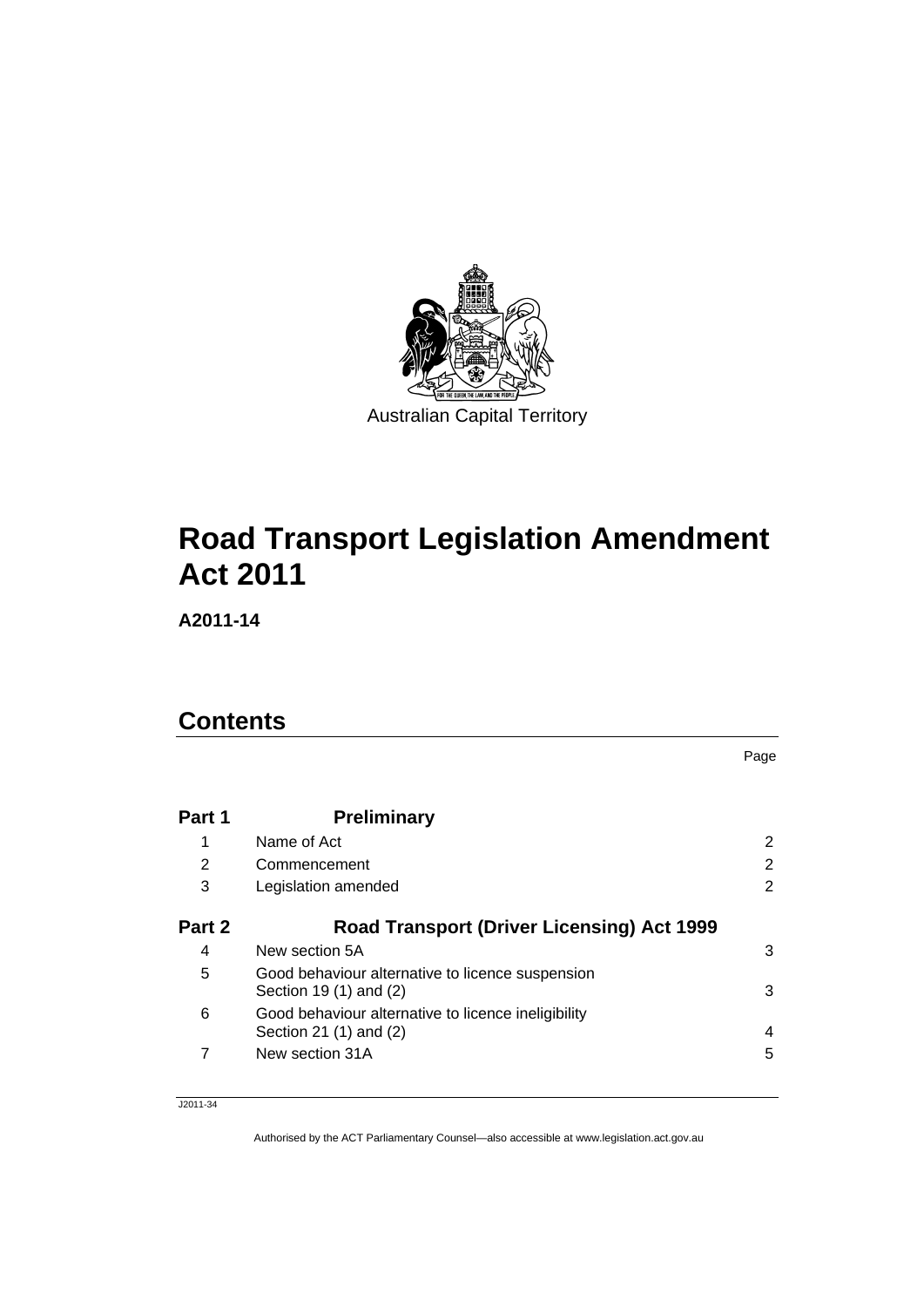| Contents |
|----------|
|----------|

|        |                                                                                                               | Page            |
|--------|---------------------------------------------------------------------------------------------------------------|-----------------|
| 8      | Use of photographs and signatures<br>Section 36 (1) (e)                                                       | 5               |
| 9      | Disclosure of photographs and signatures by road transport authority<br>Section 37 (1) (c)                    | 6               |
| Part 3 | <b>Road Transport (General) Act 1999</b>                                                                      |                 |
| 10     | Suspension for nonpayment of infringement notice penalties<br>Section 44 (8)                                  | $\overline{7}$  |
| 11     | Seizure of licences<br>Section 59 (1)                                                                         | $\overline{7}$  |
| 12     | Section 59 (4)                                                                                                | 8               |
| 13     | Section 59 (5)                                                                                                | 8               |
| 14     | Section 59 (6)                                                                                                | 9               |
| 15     | New section 59 (8)                                                                                            | 9               |
| 16     | Immediate suspension of licence<br>New section 61B (5) (aa)                                                   | 9               |
| 17     | New section 61B (6)                                                                                           | 9               |
| 18     | Suspension of driver licence, registration etc for default of court<br>imposed fine<br>New section $84(5)(d)$ | 10              |
|        |                                                                                                               |                 |
| Part 4 | <b>Road Transport (General) Regulation 2000</b>                                                               |                 |
| 19     | New section 9C                                                                                                | 11              |
| Part 5 | <b>Road Transport (Offences) Regulation 2005</b>                                                              |                 |
| 20     | Schedule 1, part 1.5, new item 10A                                                                            | 12 <sup>2</sup> |
| 21     | Schedule 1, part 1.7, Item 5                                                                                  | 12 <sup>2</sup> |
| Part 6 | <b>Road Transport (Vehicle Registration) Act</b><br>1999                                                      |                 |
| 22     | Section 30                                                                                                    | 13              |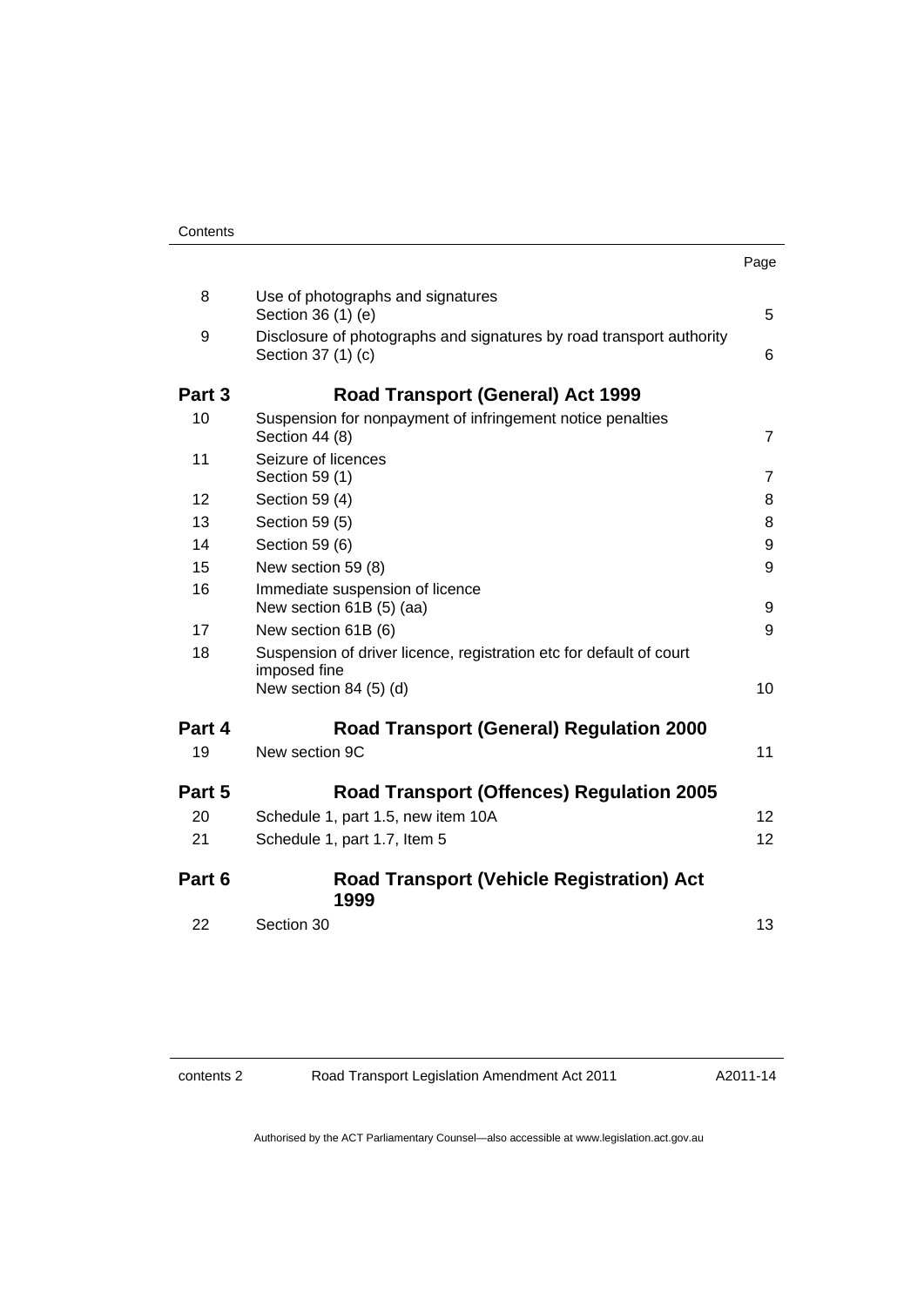<span id="page-2-0"></span>

# **Road Transport Legislation Amendment Act 2011**

**A2011-14** 

l

An Act to amend road transport legislation, and for other purposes

The Legislative Assembly for the Australian Capital Territory enacts as follows:

J2011-34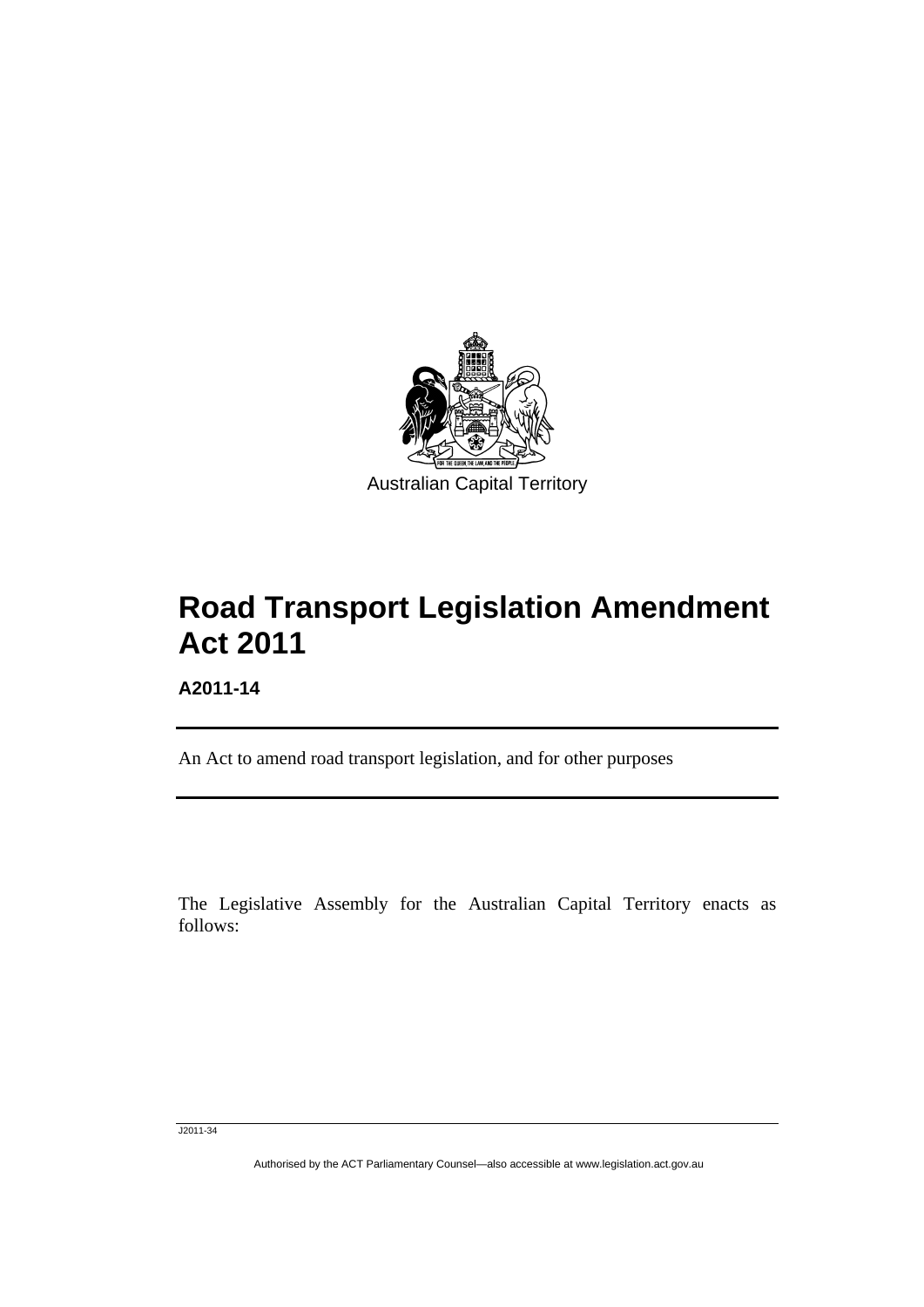#### <span id="page-3-0"></span>Part 1 **Preliminary**

Section 1

### **Part 1** Preliminary

### **1 Name of Act**  This Act is the *Road Transport Legislation Amendment Act 2011*. **2 Commencement**  (1) This Act (other than section 18) commences on a day fixed by the Minister by written notice. *Note 1* The naming and commencement provisions automatically commence on the notification day (see Legislation Act, s 75 (1)). *Note 2* A single day or time may be fixed, or different days or times may be fixed, for the commencement of different provisions (see Legislation Act, s 77 (1)). *Note 3* If a provision has not commenced within 6 months beginning on the notification day, it automatically commences on the first day after that period (see Legislation Act, s 79). (2) Section 18 commences on the later of— (a) the commencement of the *Road Transport (General) Amendment Act 2010*, section 7; and (b) the commencement of this Act, section 10. **3 Legislation amended**  This Act amends the following legislation: • *Road Transport (Driver Licensing) Act 1999*  • *Road Transport (General) Act 1999*  • *Road Transport (General) Regulation 2000*  • *Road Transport (Offences) Regulation 2005*

• *Road Transport (Vehicle Registration) Act 1999*.

page 2 Road Transport Legislation Amendment Act 2011

A2011-14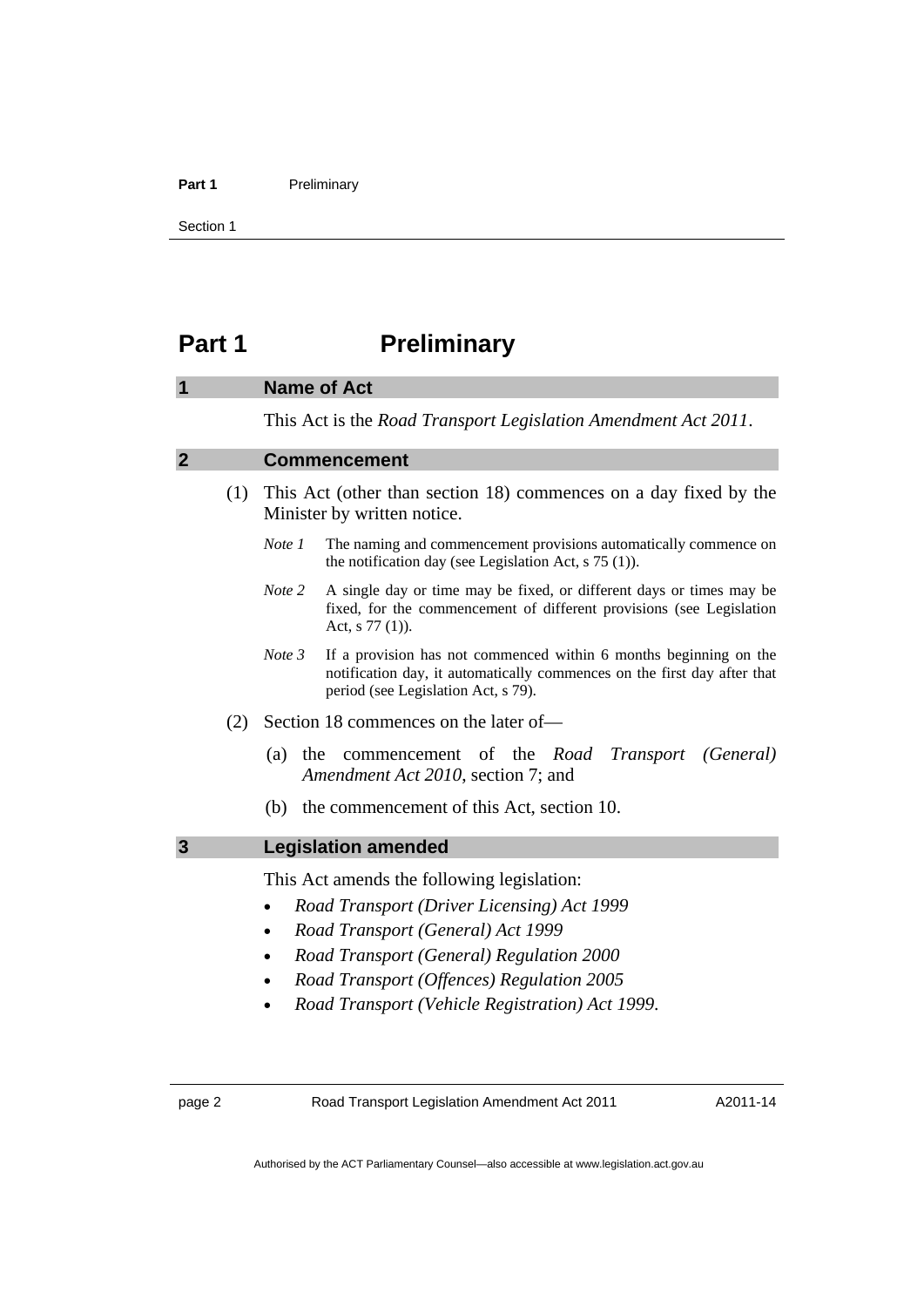### <span id="page-4-0"></span>**Part 2** Road Transport (Driver **Licensing) Act 1999**

#### **4 New section 5A**

*in part 1, insert* 

#### **5A Offence against this Act—application of Criminal Code etc**

Other legislation applies in relation to an offence against this Act.

#### *Note 1 Criminal Code*

The Criminal Code, sch 2 applies to the following offence against this Act (see Code, pt 2.1):

s 31A (Offence—driving while right to drive suspended).

The chapter sets out the general principles of criminal responsibility (including burdens of proof and general defences), and defines terms used for an offence to which the Code applies (eg *conduct*, *intention*, *recklessness* and *strict liability*).

*Note 2 Penalty units* 

The Legislation Act, s 133 deals with the meaning of offence penalties that are expressed in penalty units.

#### **5 Good behaviour alternative to licence suspension Section 19 (1) and (2)**

#### *substitute*

 (1) If a person is served with a notice of licence suspension under section 18, the person may elect, as an alternative to undergoing the period of licence suspension applying under the notice, to be of good behaviour for a 12-month period.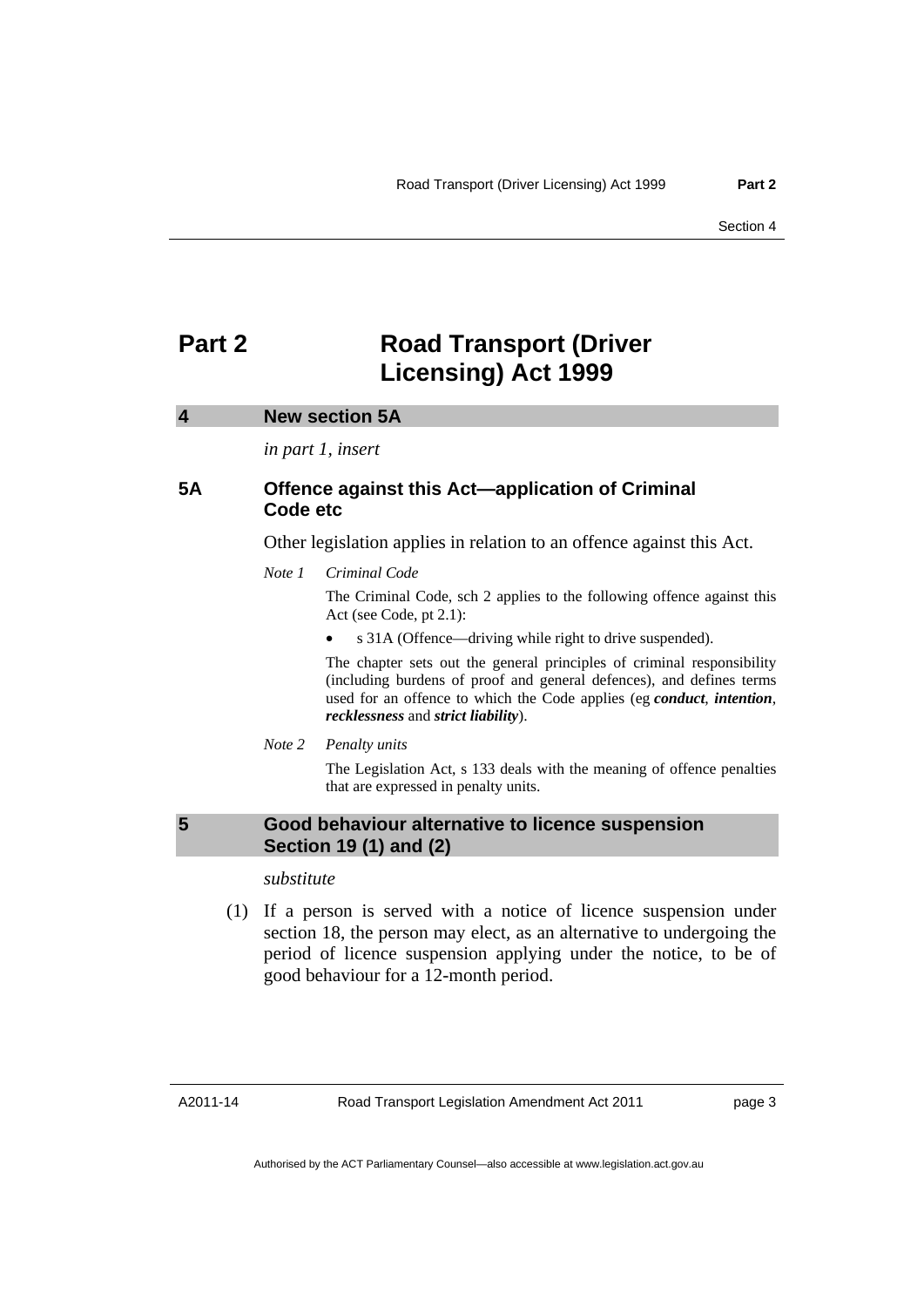- <span id="page-5-0"></span> (2) The election must be made by notice given to the road transport authority in the period that—
	- (a) begins on the day the notice of licence suspension was served on the person; and
	- (b) ends the day before the person's licence suspension ends.
	- *Note* For how documents may be served, see the Legislation Act, pt 19.5.
- (2A) The 12-month period of good behaviour under this section begins—
	- (a) for a person who makes an election on or before the day on which the suspension of their licence is to begin—the day the person's licence suspension would have begun; or
	- (b) for a person who makes an election after the day on which the suspension of their licence is to begin—the day the authority receives notice of the election.

#### **6 Good behaviour alternative to licence ineligibility Section 21 (1) and (2)**

*substitute* 

- (1) If a person is served with a notice of licence ineligibility under section 20, the person may elect, as an alternative to undergoing the period of licence ineligibility applying under the notice, to be of good behaviour for a 12-month period.
- (2) The election must be made by notice given to the road transport authority in the period that—
	- (a) begins on the day the notice of licence ineligibility was served on the person; and
	- (b) ends the day before the person's licence ineligibility ends.
	- *Note* For how documents may be served, see the Legislation Act, pt 19.5.

page 4 Road Transport Legislation Amendment Act 2011

A2011-14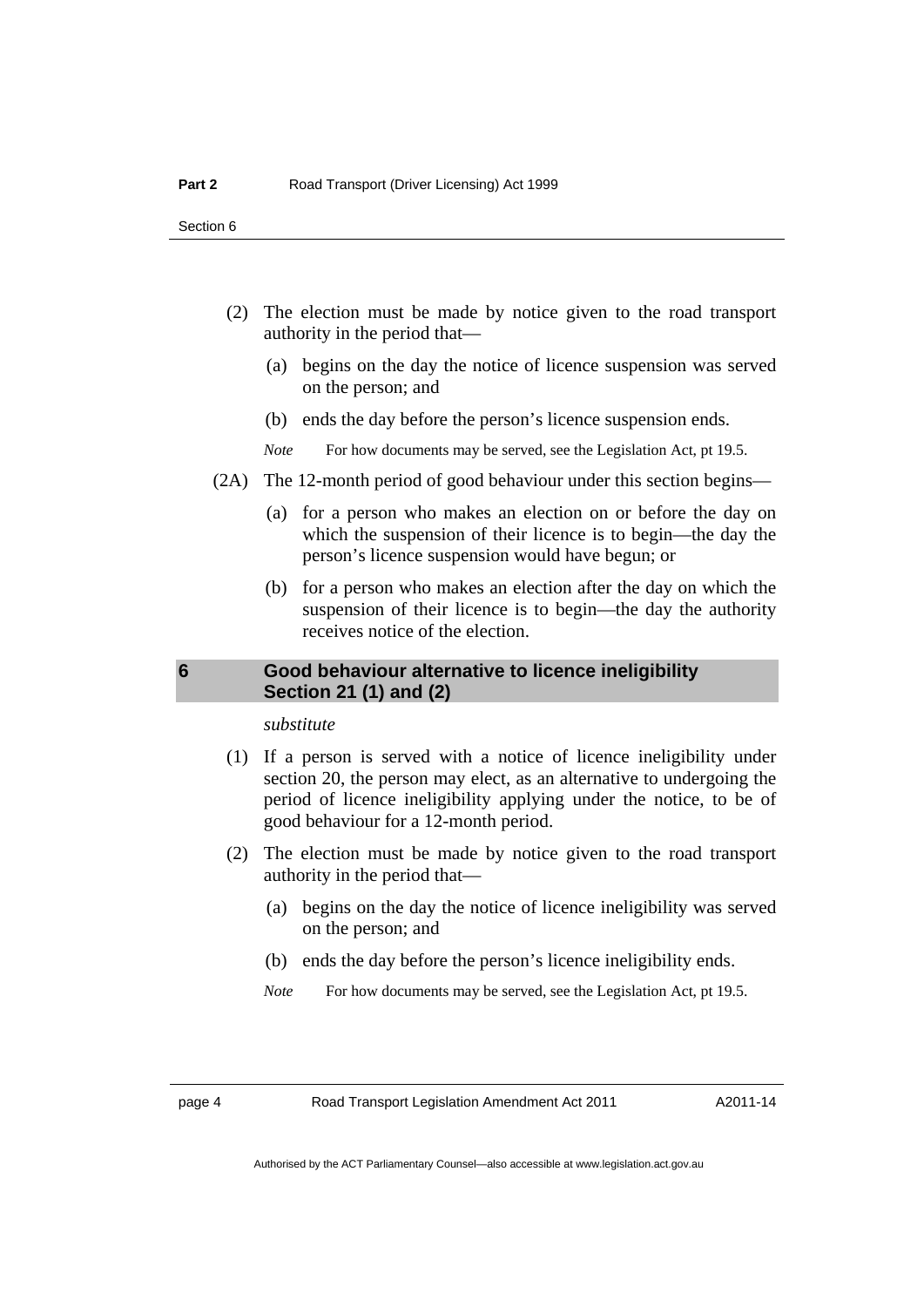- <span id="page-6-0"></span> (2A) The 12-month period of good behaviour under this section begins—
	- (a) for a person who makes an election on or before the day on which the period of licence ineligibility is to begin—the day the person's licence ineligibility would have begun; or
	- (b) for a person who makes an election after the day on which the period of licence ineligibility is to begin—the day the authority receives notice of the election.

*insert* 

#### **31A Offence—driving while right to drive suspended**

- (1) A person commits an offence if—
	- (a) the person's right to drive is suspended under a law of the territory; and
	- (b) the person drives a vehicle in the ACT.

Maximum penalty: 20 penalty units.

(2) An offence against this section is a strict liability offence.

#### **8 Use of photographs and signatures Section 36 (1) (e)**

*omit* 

road transport legislation;

*substitute* 

*Dangerous Goods (Road Transport) Act 2009* or the road transport legislation;

A2011-14

page 5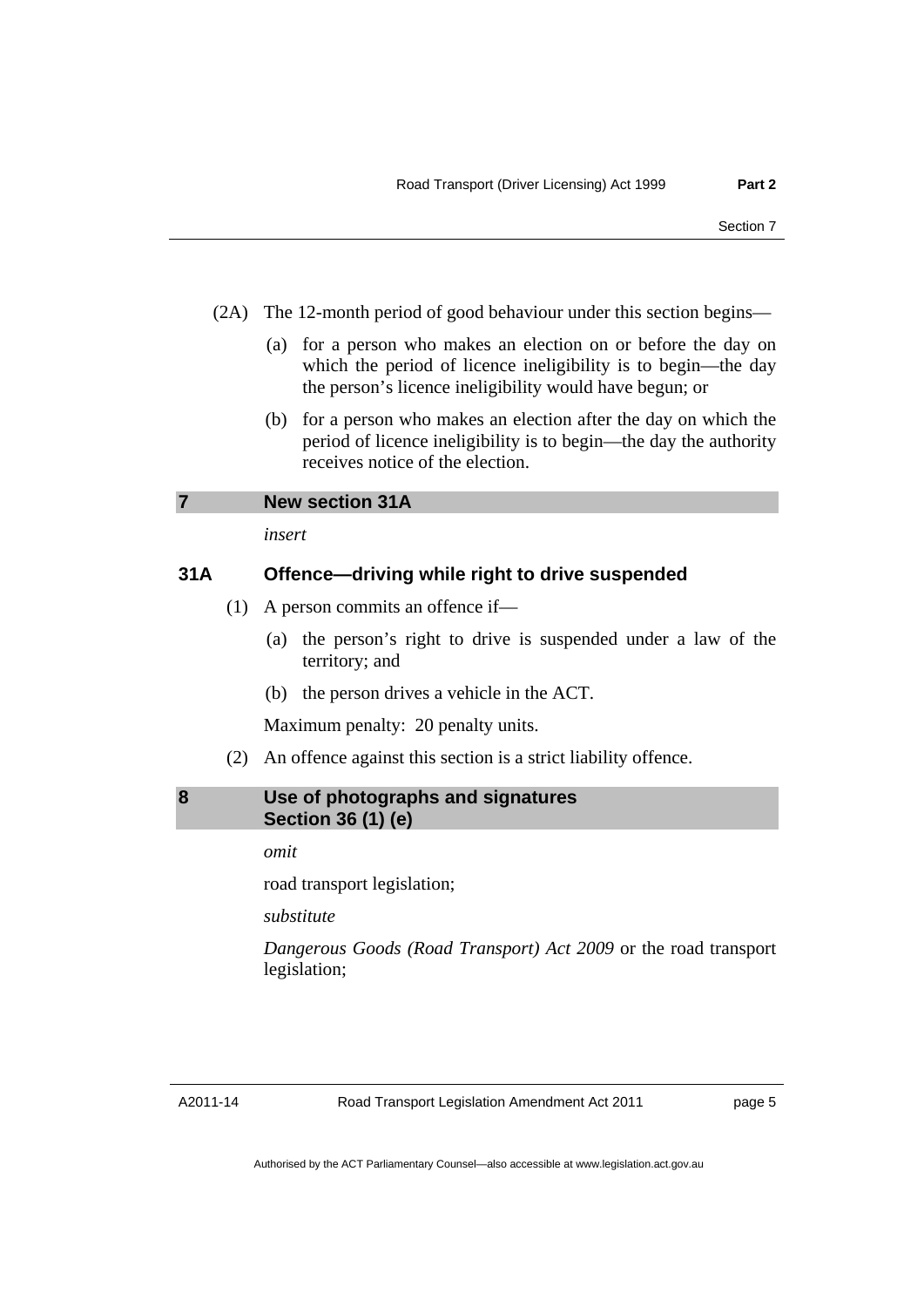#### <span id="page-7-0"></span>Part 2 **Road Transport (Driver Licensing) Act 1999**

Section 9

#### **9 Disclosure of photographs and signatures by road transport authority Section 37 (1) (c)**

*omit* 

road transport legislation or

*substitute* 

*Dangerous Goods (Road Transport) Act 2009*, the road transport legislation or

page 6 Road Transport Legislation Amendment Act 2011

A2011-14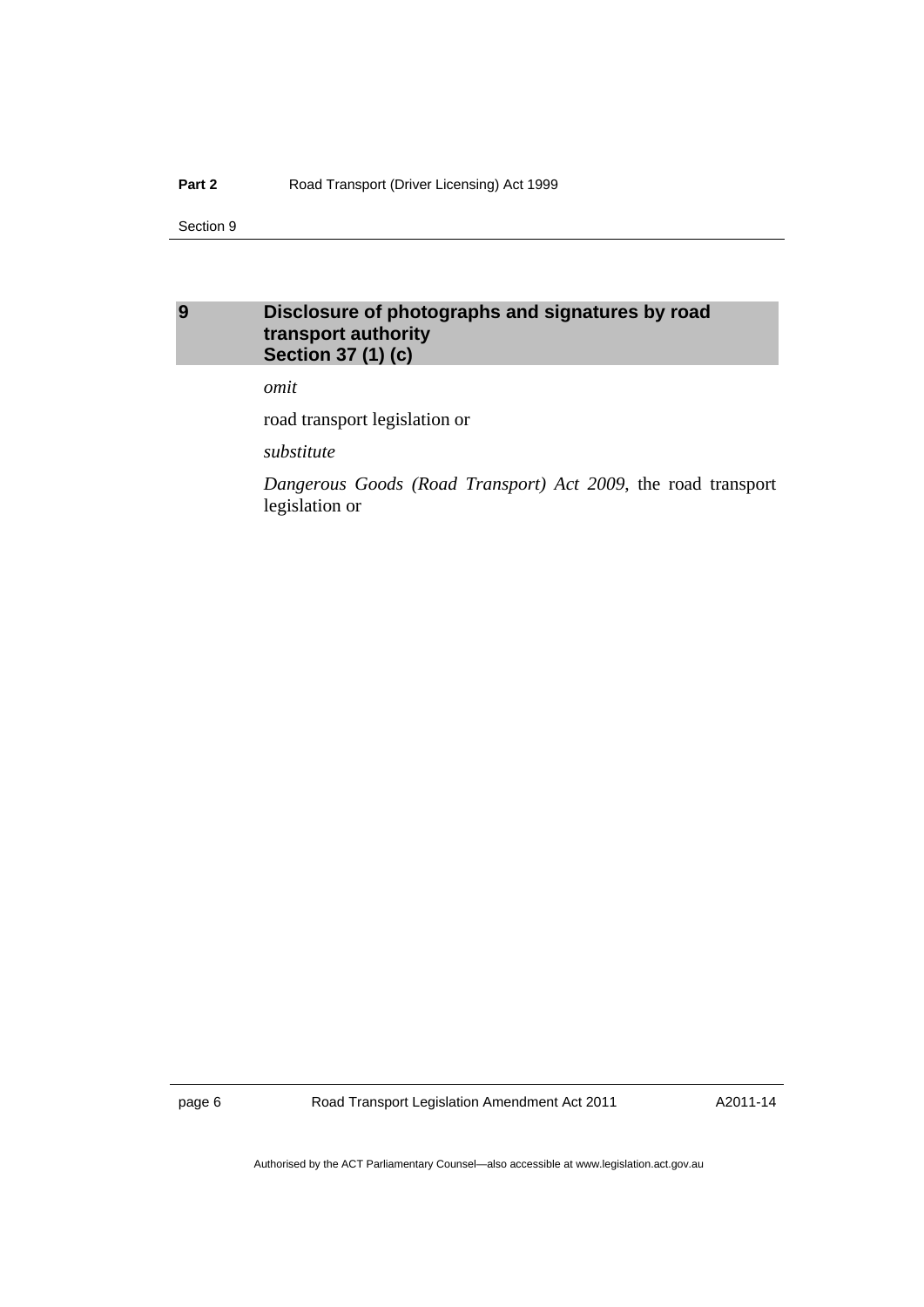### <span id="page-8-0"></span>**Part 3 Road Transport (General) Act 1999**

#### **10 Suspension for nonpayment of infringement notice penalties Section 44 (8)**

*omit* 

#### **11 Seizure of licences Section 59 (1)**

*substitute* 

- (1) A police officer or authorised person may, with no authority other than this section, seize an Australian driver licence, public vehicle driver authority card or external driver licence, or anything resembling an Australian driver licence, public vehicle driver authority card or external driver licence, if—
	- (a) it is produced to the police officer or authorised person by someone representing it to be the person's Australian driver licence, public vehicle driver authority card or external driver licence; and
	- (b) the police officer or authorised person suspects on reasonable grounds—
		- (i) that it has been obtained in contravention of the *Road Transport (Driver Licensing) Act 1999*, section 29 (Obtaining licence by false statements etc), a corresponding law (within the meaning of that Act) or the law of an external territory or foreign country; or
		- (ii) that it is unlawfully in the person's possession; or

A2011-14

page 7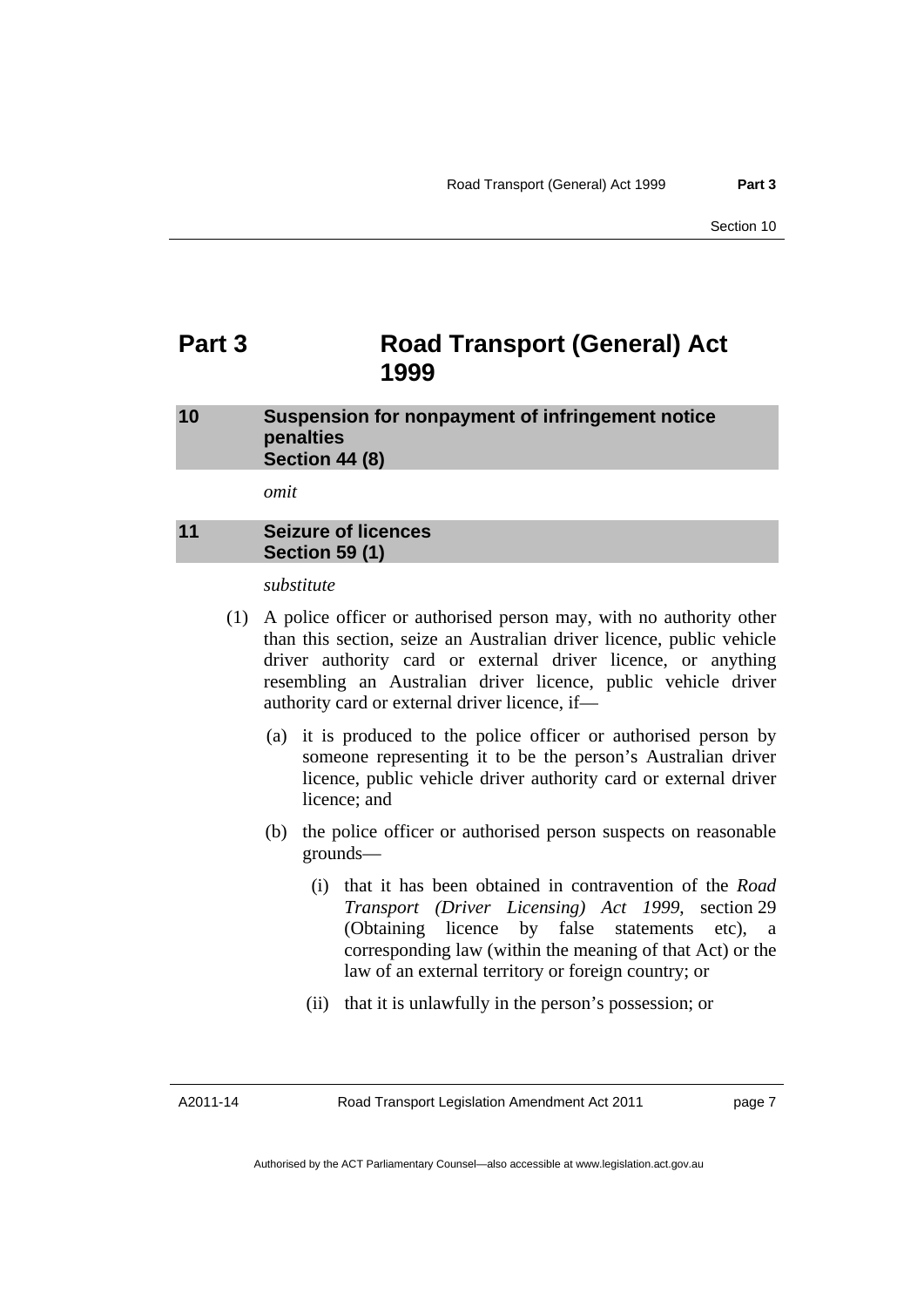- <span id="page-9-0"></span> (iii) that it is required to be returned or surrendered to the road transport authority under the road transport legislation; or
- (iv) that it is defaced or altered.

#### **12 Section 59 (4)**

#### *substitute*

- (4) The grounds on which a suspicion may be formed, sufficient to authorise the seizure of an Australian driver licence, public vehicle driver authority card or external driver licence or anything else (the *licence or article*) under this section, include (but are not limited to) any 1 or more of the following:
	- (a) a lack of resemblance between the person shown in a photograph attached to or forming part of the licence, card or article, purporting to be a photograph of the holder, and the person who produced it;
	- (b) a lack of resemblance between a signature on the licence or article, purporting to be the signature of the holder, and a specimen signature provided by the person who produced the licence or article;
	- (c) a refusal by the person, after producing the licence or article, to comply with a requirement under subsection (2).

#### **13 Section 59 (5)**

*substitute* 

 (5) An Australian driver licence, public vehicle driver authority card, external driver licence or anything else seized under this section must be given to the road transport authority as soon as practicable (but within 14 days) after the seizure.

A2011-14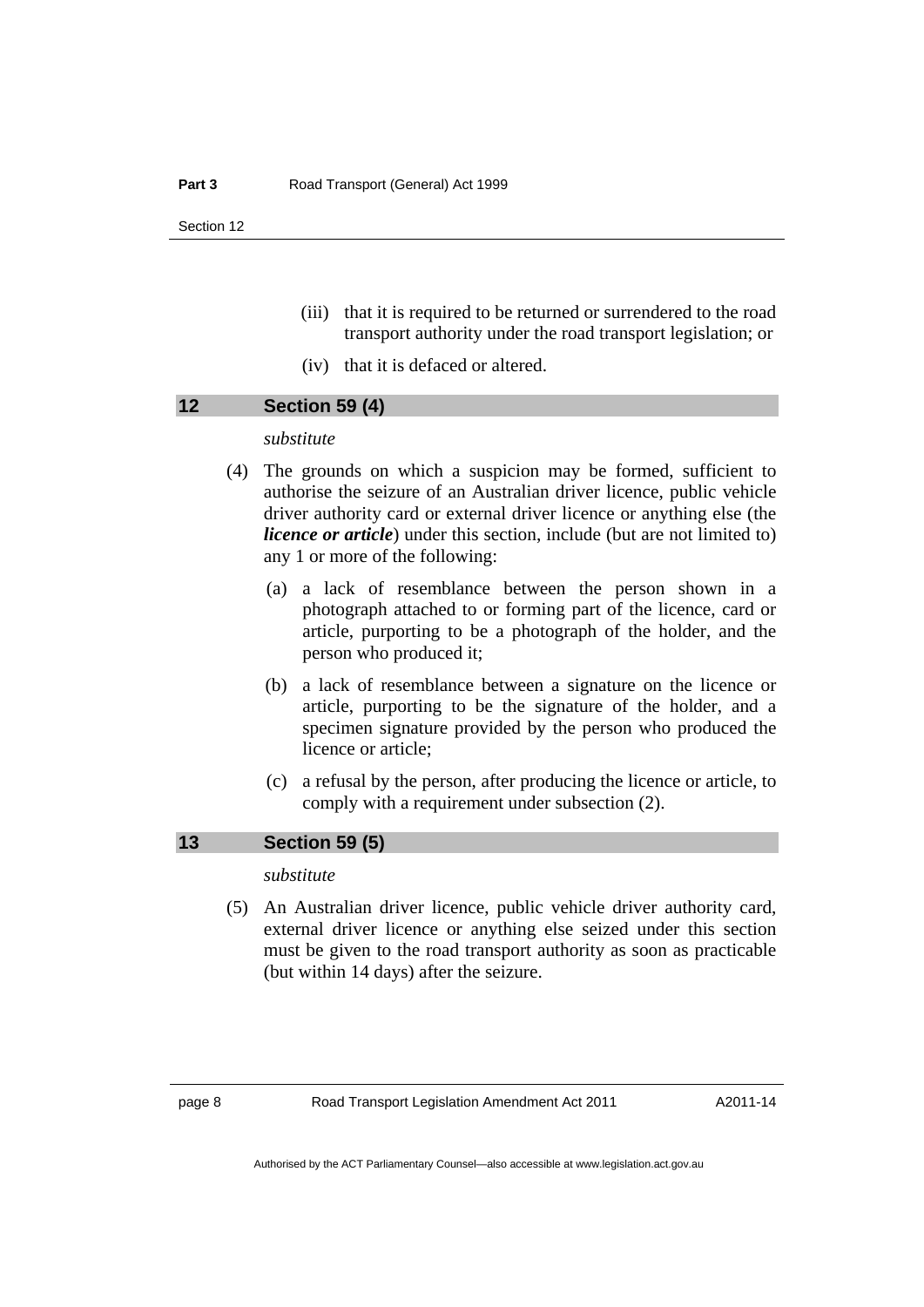<span id="page-10-0"></span>

| 14 | <b>Section 59 (6)</b> |  |
|----|-----------------------|--|
|    |                       |  |

*after* 

Australian driver licence

*insert* 

, public vehicle driver authority card

#### **15 New section 59 (8)**

*insert* 

(8) In this section:

*public vehicle driver authority card*—see the *Road Transport (Driver Licensing) Regulation 2000*, dictionary.

#### **16 Immediate suspension of licence New section 61B (5) (aa)**

*insert* 

 (aa) the chief police officer, or the DPP, gives written notice to the person served with the suspension notice that states that the proceeding for the suspension offence for which the suspension notice was issued is to be withdrawn or discontinued; or

#### **17 New section 61B (6)**

*insert* 

 (6) If a person has surrendered their driver licence under a suspension notice and the suspension notice ceases to have effect under subsection (5) the road transport authority must return the driver licence to the person as soon as practicable.

page 9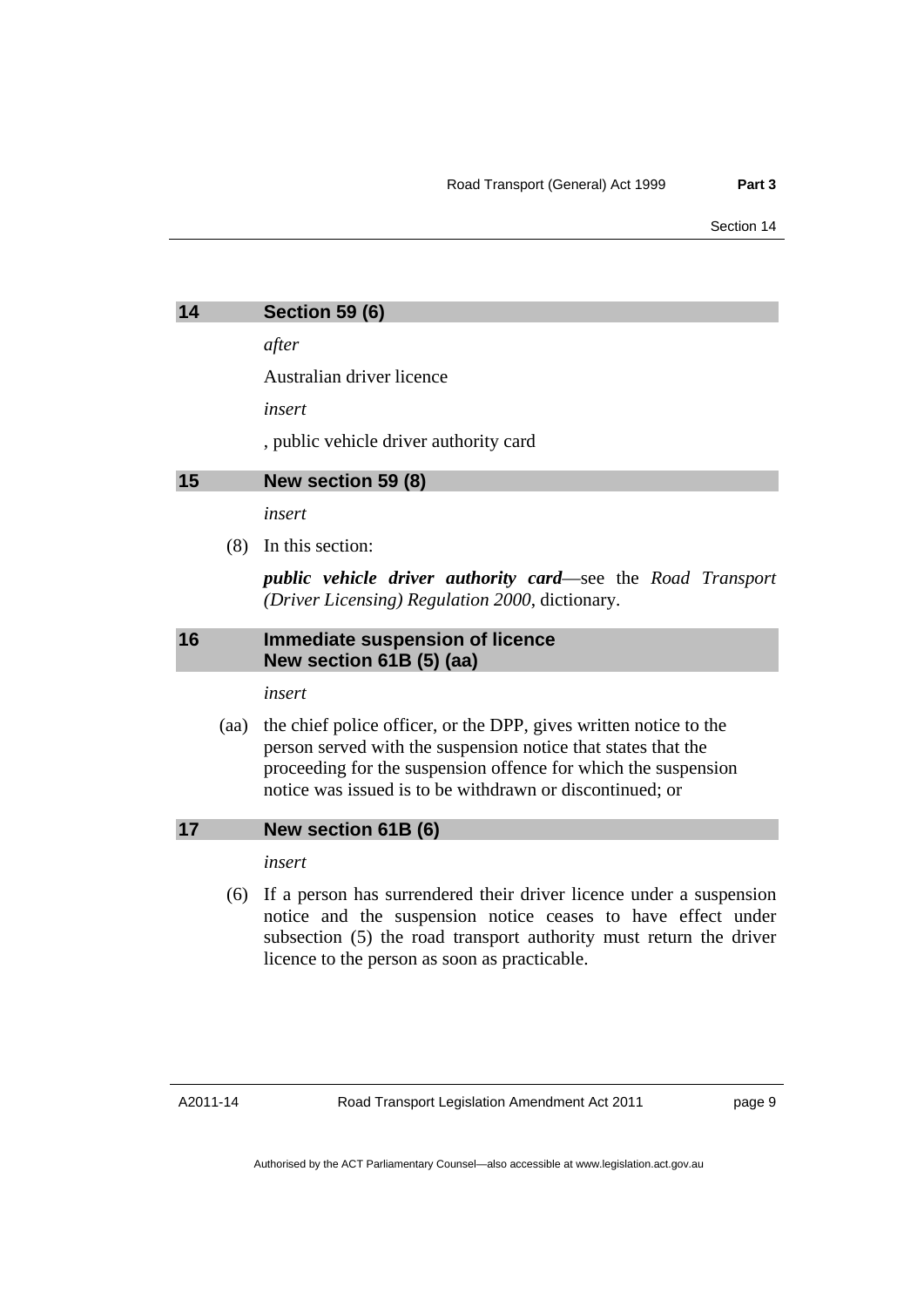#### <span id="page-11-0"></span>**18 Suspension of driver licence, registration etc for default of court imposed fine New section 84 (5) (d)**

*insert* 

 (d) if the person is the holder of an interstate driver licence or an external driver licence—suspend the person's right to drive a vehicle in the ACT.

page 10 Road Transport Legislation Amendment Act 2011

A2011-14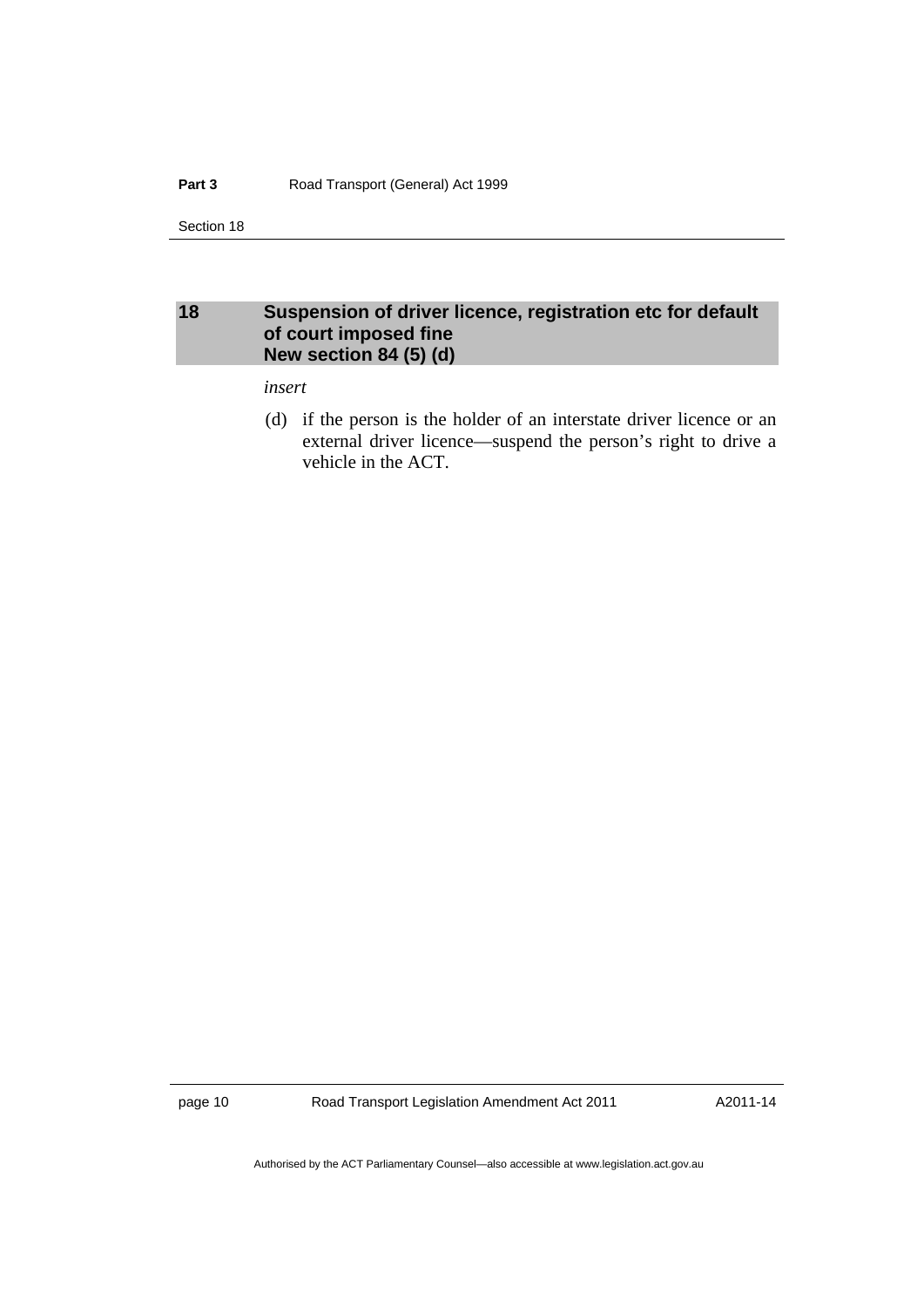### <span id="page-12-0"></span>**Part 4 Road Transport (General) Regulation 2000**

#### **19 New section 9C**

*in part 3, insert* 

#### **9C Specimen signature—Act, s 59 (2)**

The following are prescribed as ways in which a police officer may require a person to provide a specimen of his or her signature—

- (a) in the police officer's official notebook; or
- (b) on any other paper on which a signature can be reasonably written.

A2011-14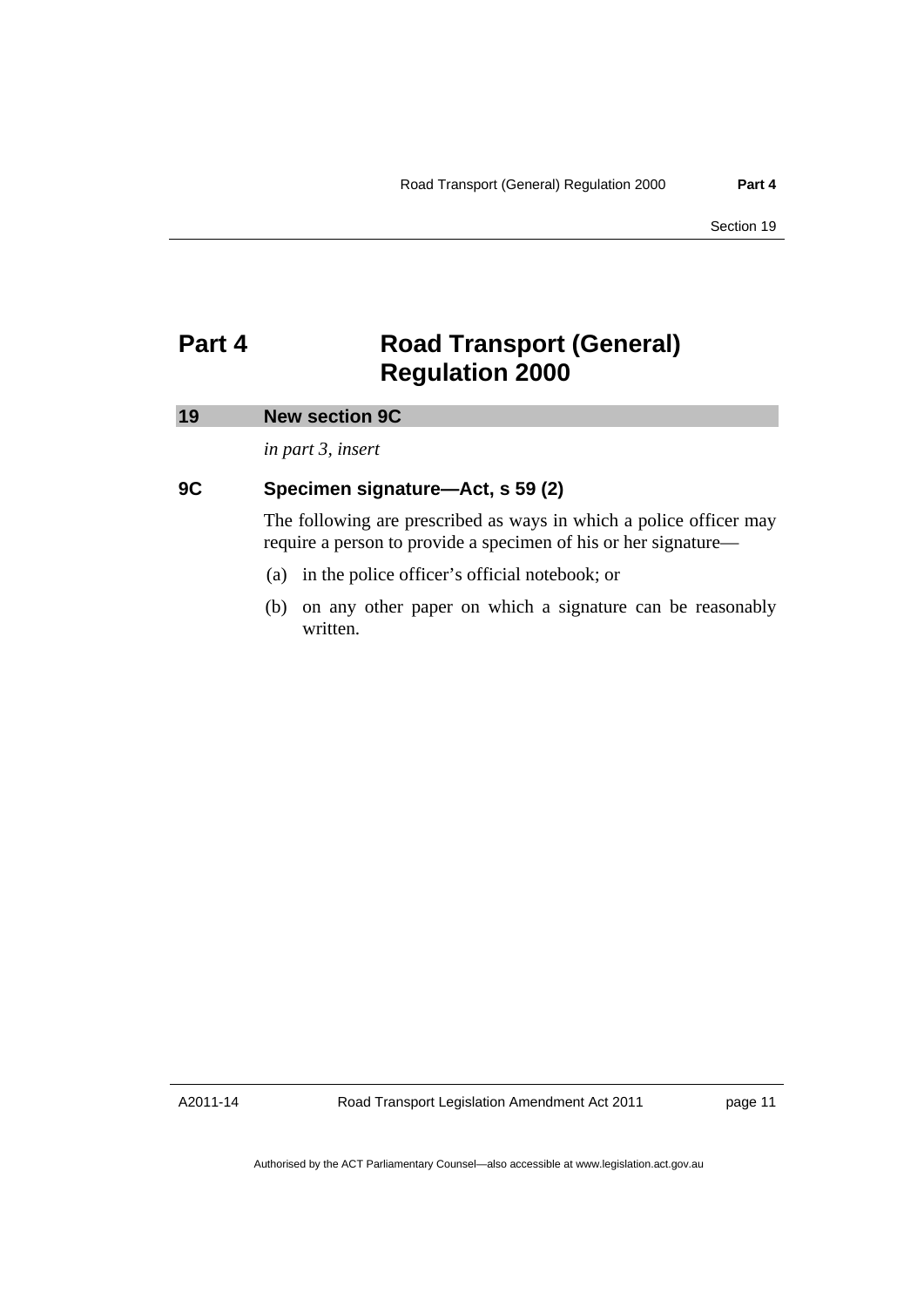## <span id="page-13-0"></span>**Part 5** Road Transport (Offences) **Regulation 2005**

| 20  | Schedule 1, part 1.5, new item 10A |                                        |    |     |  |  |
|-----|------------------------------------|----------------------------------------|----|-----|--|--|
|     | insert                             |                                        |    |     |  |  |
| 10A | 31A                                | driving while right to drive suspended | 20 | 427 |  |  |
| 21  |                                    | Schedule 1, part 1.7, Item 5           |    |     |  |  |
|     | omit                               |                                        |    |     |  |  |

page 12 Road Transport Legislation Amendment Act 2011

A2011-14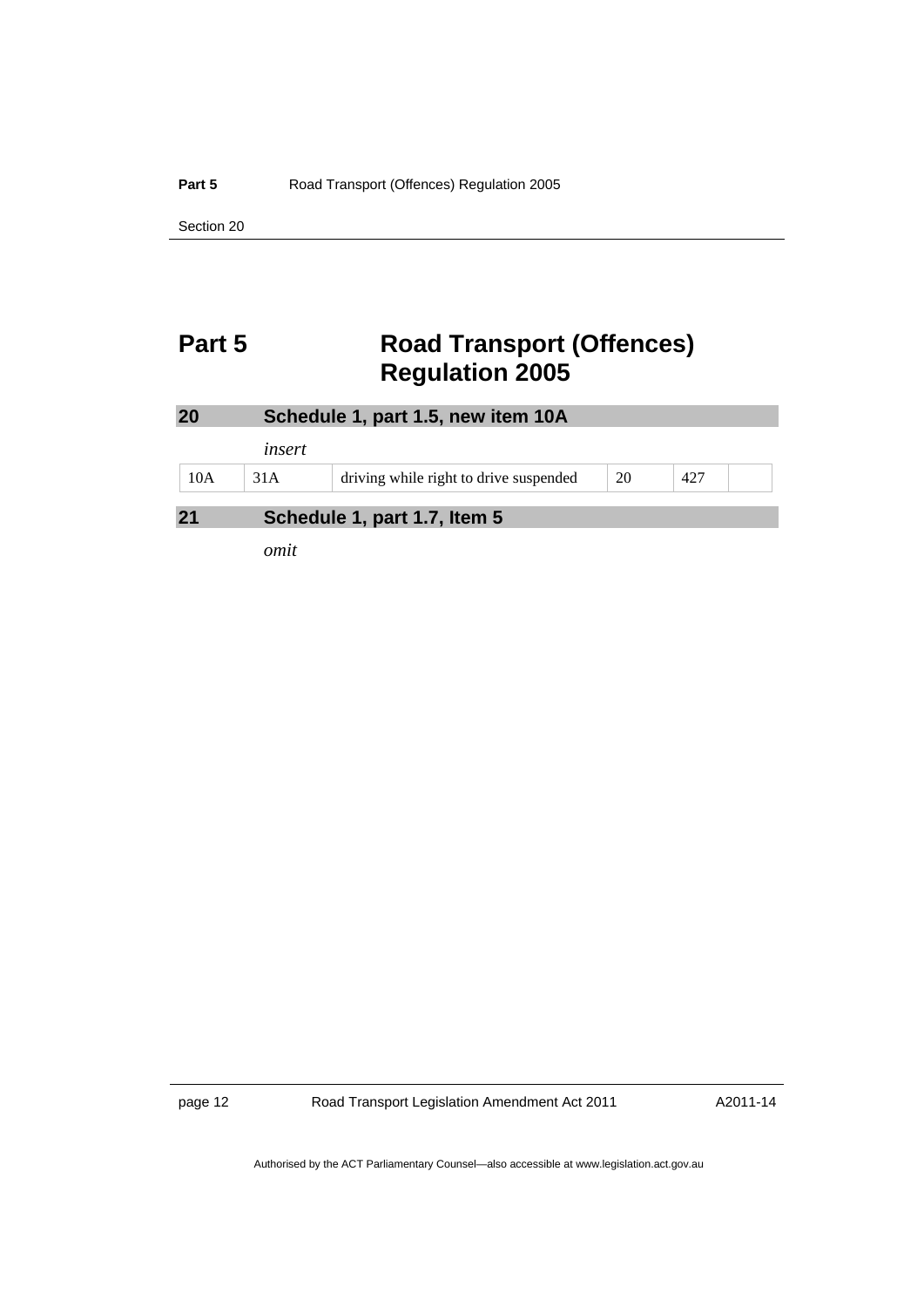### <span id="page-14-0"></span>**Part 6 Road Transport (Vehicle Registration) Act 1999**

#### **22 Section 30**

*substitute* 

#### **30 Seizure of numberplates, registration labels etc**

- (1) A police officer or authorised person may on reasonable grounds seize—
	- (a) a numberplate or registration label attached to, or located in, a registrable vehicle if the registration of the vehicle—
		- (i) has expired more than 15 days earlier; or
		- (ii) is cancelled; or
	- (b) a numberplate used in contravention of a regulation prescribed for this section; or
	- (c) a numberplate, registration label or other document attached to, or located in, a registrable vehicle if the numberplate, registration label or other document is—
		- (i) not properly issued; or
		- (ii) properly issued for another registrable vehicle; or
		- (iii) fraudulently changed; or
		- (iv) changed in a way calculated to deceive; or
	- (d) anything resembling a numberplate, registration label or other document that is attached to, or located in, a registrable vehicle and is calculated to deceive.
- (2) A police officer or authorised person may enter or access a vehicle for the purpose of seizing something under subsection (1).

A2011-14

Road Transport Legislation Amendment Act 2011

page 13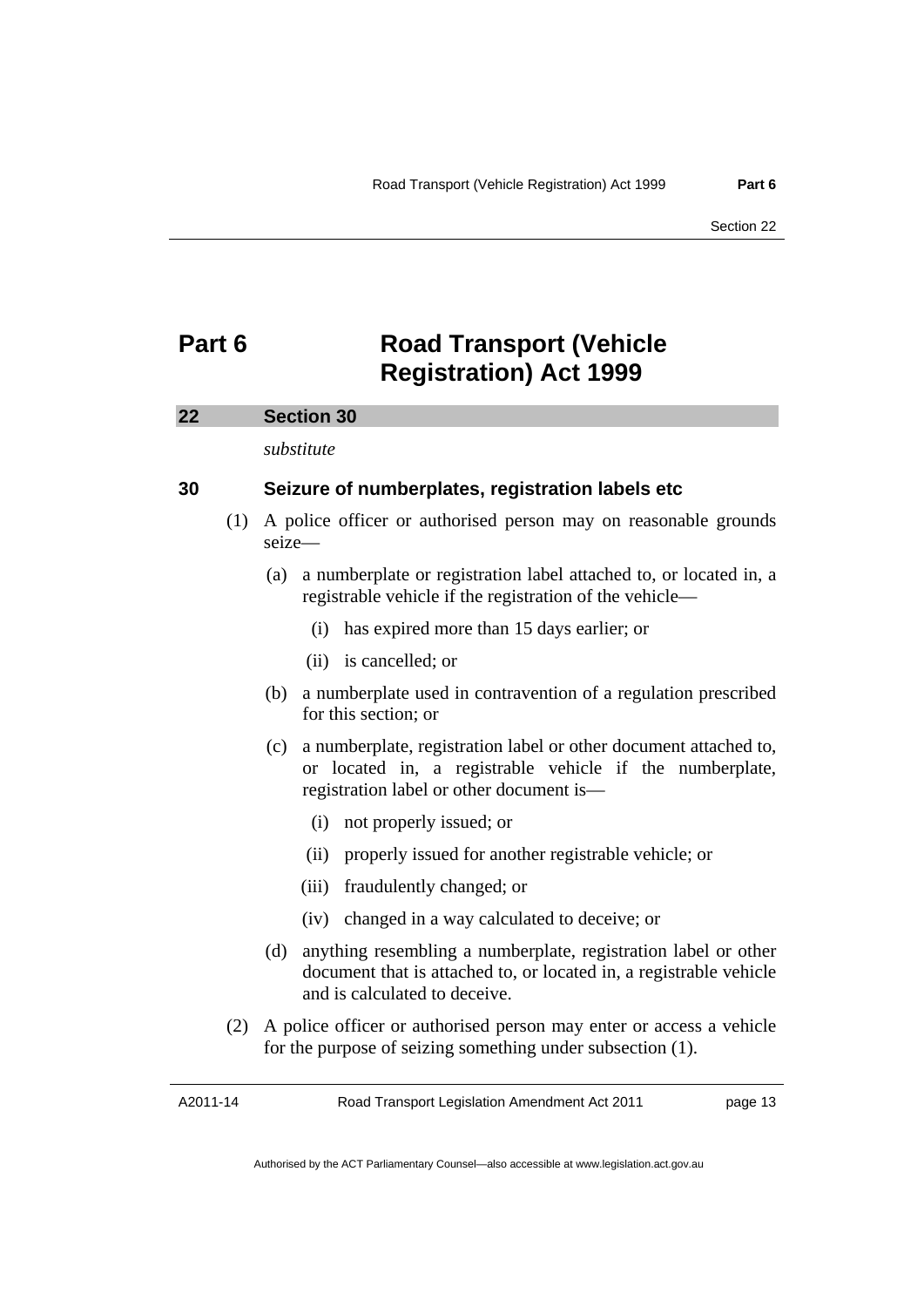- (3) A numberplate, other document, or anything resembling a numberplate or other document seized under subsection (1) must—
	- (a) if likely to be required as evidence in a proceeding—be retained for use as evidence; or
	- (b) in any other case—be given to the road transport authority as soon as practicable.
- (4) If something is given to the road transport authority under subsection (3) the road transport authority may deal with the thing in the way the authority considers appropriate.
- (5) In this section:

#### *other document*—

- (a) means any document that relates to, or purports to relate to, the registration of a vehicle; but
- (b) does not include a registration label or anything resembling a registration label.

#### **Example—***other document*

a registration certificate under the *Road Transport (Vehicle Registration) Regulation 2000*, s 40

*Note* An example is part of the Act, is not exhaustive and may extend, but does not limit, the meaning of the provision in which it appears (see Legislation Act, s 126 and s 132).

*properly issued* means issued—

- (a) by the road transport authority under this Act; or
- (b) under a corresponding law.